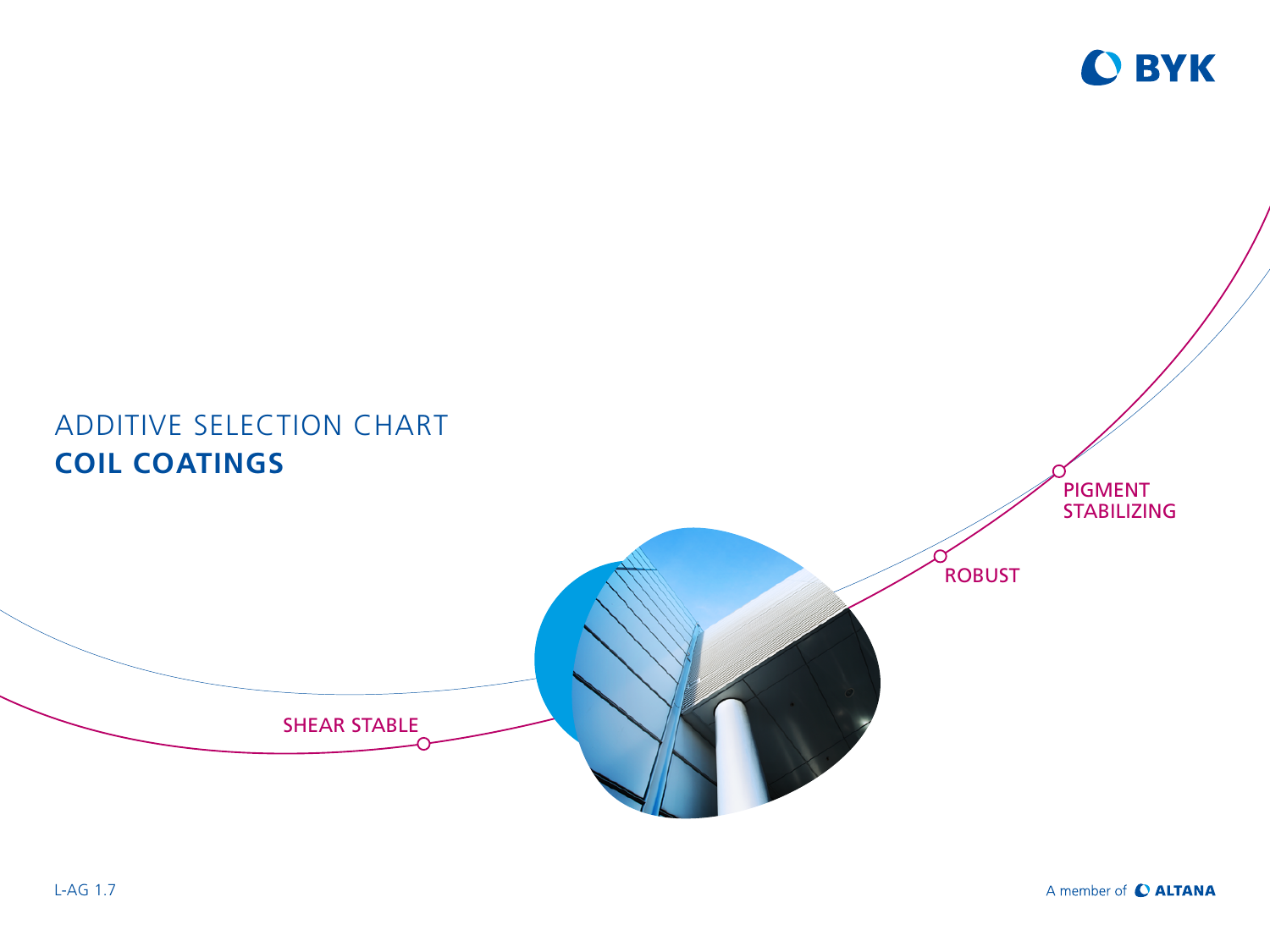# **Topcoats (1/4)**

| <b>Application</b>                                     | Solvent-borne systems                                                                                                                                         |                                                                                                                           |                                                  | <b>Aqueous systems</b>                                             | <b>Radiation</b>                                   | <b>PVC plastisols</b>                                                                                    |                                                                        |                                                                                            |
|--------------------------------------------------------|---------------------------------------------------------------------------------------------------------------------------------------------------------------|---------------------------------------------------------------------------------------------------------------------------|--------------------------------------------------|--------------------------------------------------------------------|----------------------------------------------------|----------------------------------------------------------------------------------------------------------|------------------------------------------------------------------------|--------------------------------------------------------------------------------------------|
|                                                        | Polyester,<br>polyacrylate                                                                                                                                    | 1-pack PU<br>not structured                                                                                               | 1-pack PU<br>structured                          | <b>PVDF</b>                                                        | <b>FEVE</b>                                        |                                                                                                          | curing systems,<br>solvent-free                                        |                                                                                            |
| <b>Pigment stabilization</b><br>(pigment concentrates) | Inorganic pigments:<br>DISPERBYK-110<br>DISPERBYK-180                                                                                                         | Inorganic pigments:<br>DISPERBYK-110<br>DISPERBYK-180                                                                     | DISPERBYK-167<br>DISPERBYK-182<br>DISPERBYK-2025 | DISPERBYK-167<br>DISPERBYK-170<br>DISPERBYK-2013<br>DISPERBYK-2025 | DISPERBYK-2013<br>DISPERBYK-2025<br>DISPERBYK-2026 | Inorganic pigments:<br>ANTI-TERRA-250<br>DISPERBYK-180<br>DISPERBYK-199<br>DISPERBYK-2080                | Inorganic pigments:<br>DISPERBYK-111<br>DISPERBYK-180                  | Inorganic pigments:<br>DISPERBYK-180                                                       |
|                                                        | Inorganic and organic<br>pigments:<br>DISPERBYK-170<br>DISPERBYK-171<br>DISPERBYK-174<br>DISPERBYK-2013<br>DISPERBYK-2025<br>DISPERBYK-2026<br>DISPERBYK-2205 | Inorganic and organic<br>pigments:<br>DISPERBYK-167<br>DISPERBYK-170<br>DISPERBYK-174<br>DISPERBYK-2013<br>DISPERBYK-2205 |                                                  |                                                                    |                                                    | Inorganic and organic<br>pigments:<br>ANTI-TERRA-250<br>DISPERBYK-190<br>DISPERBYK-199<br>DISPERBYK-2012 | Inorganic and organic<br>pigments:<br>DISPERBYK-2013<br>DISPERBYK-2155 | Inorganic and organic<br>pigments:<br>DISPERBYK-2025<br>DISPERBYK-2026<br>DISPERPLAST-1150 |
|                                                        | <b>Effect pigments:</b><br>DISPERBYK-110<br>DISPERBYK-167<br>DISPERBYK-2025<br>Synergist for organic<br>pigments:<br>BYK-SYNERGIST 2100*                      |                                                                                                                           |                                                  |                                                                    |                                                    | <b>Effect pigments:</b><br>DISPERBYK-192                                                                 |                                                                        |                                                                                            |
| <b>Pigment stabilization</b><br>(co-grinds)            | <b>BYK-P104</b><br>DISPERBYK-170<br>DISPERBYK-171<br>DISPERBYK-174<br>DISPERBYK-2013<br>DISPERBYK-2025<br>DISPERBYK-2026                                      | DISPERBYK-167<br>DISPERBYK-170<br>DISPERBYK-174<br>DISPERBYK-2013<br>DISPERBYK-2205                                       | DISPERBYK-167<br>DISPERBYK-182<br>DISPERBYK-2025 | DISPERBYK-167<br>DISPERBYK-170<br>DISPERBYK-2013<br>DISPERBYK-2025 | DISPERBYK-2013<br>DISPERBYK-2025<br>DISPERBYK-2026 | ANTI-TERRA-250<br>DISPERBYK-190<br>DISPERBYK-2012                                                        | DISPERBYK-168<br>DISPERBYK-2013<br>DISPERBYK-2155                      | DISPERBYK-2025<br>DISPERPLAST-1150                                                         |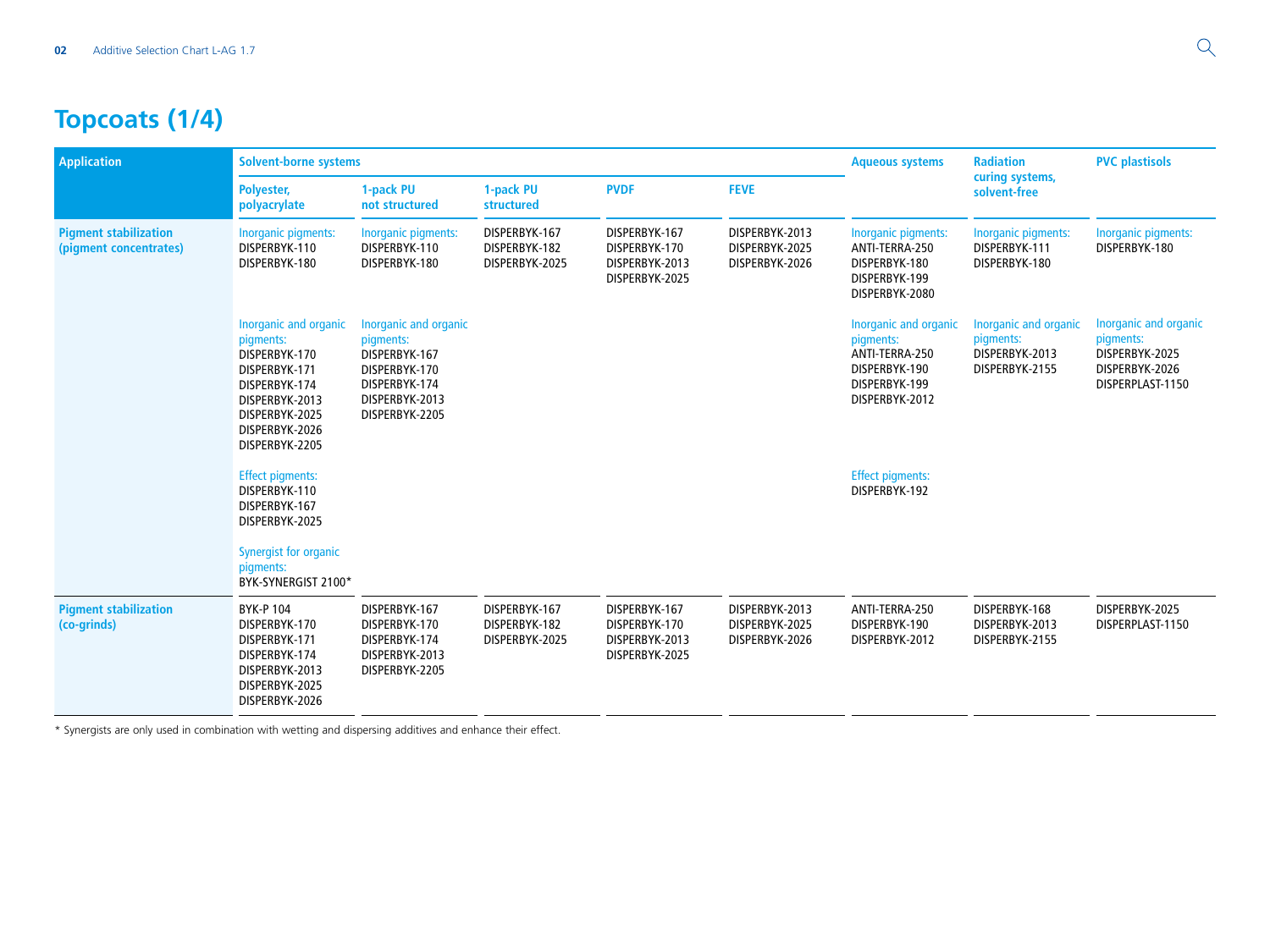# **Topcoats (2/4)**

| <b>Application</b>            | Solvent-borne systems                                                                                  |                                                                                                        |                                                                        | <b>Aqueous systems</b>                                                 | <b>Radiation</b>                                                                                       | <b>PVC plastisols</b>                                                                               |                                                                                                                            |                                              |
|-------------------------------|--------------------------------------------------------------------------------------------------------|--------------------------------------------------------------------------------------------------------|------------------------------------------------------------------------|------------------------------------------------------------------------|--------------------------------------------------------------------------------------------------------|-----------------------------------------------------------------------------------------------------|----------------------------------------------------------------------------------------------------------------------------|----------------------------------------------|
|                               | Polyester,<br>polyacrylate                                                                             | 1-pack PU<br>not structured                                                                            | 1-pack PU<br>structured                                                | <b>PVDF</b>                                                            | <b>FEVE</b>                                                                                            |                                                                                                     | curing systems,<br>solvent-free                                                                                            |                                              |
| <b>Defoaming, air-release</b> | <b>BYK-054</b><br><b>BYK-057</b><br><b>BYK-352</b><br><b>BYK-354</b><br>BYK-392<br>BYK-1790            | BYK-054<br><b>BYK-057</b><br>BYK-1795                                                                  | <b>BYK-054</b><br><b>BYK-057</b><br>BYK-1795                           | <b>BYK-054</b><br><b>BYK-354</b><br><b>BYK-392</b><br>BYK-1795         | <b>BYK-054</b><br><b>BYK-354</b><br><b>BYK-392</b>                                                     | Silicone-free:<br><b>BYK-011</b><br><b>BYK-015</b><br>BYK-1710<br>BYK-1740                          | BYK-054<br>BYK-1790<br>BYK-1795                                                                                            | <b>BYK-054</b><br><b>BYK-392</b><br>BYK-1790 |
|                               |                                                                                                        |                                                                                                        |                                                                        |                                                                        |                                                                                                        | Silicone:<br><b>BYK-022</b><br><b>BYK-024</b><br><b>BYK-028</b><br><b>BYK-092</b><br><b>BYK-093</b> |                                                                                                                            |                                              |
| Leveling, anti-crater effect  | Polyacrylate:<br><b>BYK-350</b><br>BYK-354<br>BYK-361 N<br>BYK-392<br>BYK-3560                         | Polyacrylate:<br>BYK-354<br><b>BYK-361 N</b><br>BYK-392<br>BYK-3560                                    | Polyacrylate:<br><b>BYK-354</b><br>BYK-361 N<br>BYK-392<br>BYK-3560    | BYK-352<br><b>BYK-354</b>                                              | BYK-399                                                                                                | <b>BYK-381</b><br>BYK-3560<br>BYKETOL-AQ                                                            | <b>BYK-350</b><br><b>BYK-361 N</b><br>BYK-399                                                                              | <b>BYK-354</b><br>BYK-392<br><b>BYK-399</b>  |
|                               | Polymer:<br><b>BYK-399</b>                                                                             | Polymer:<br>BYK-399                                                                                    | Polymer:<br><b>BYK-399</b>                                             |                                                                        |                                                                                                        |                                                                                                     |                                                                                                                            |                                              |
| <b>COF reduction</b>          | CERACOL 600<br>CERACOL 607 R<br><b>CERAFLOUR 925 N</b><br><b>CERAFLOUR 991</b><br><b>CERAFLOUR 999</b> | CERACOL 600<br>CERACOL 607 R<br><b>CERAFLOUR 925 N</b><br><b>CERAFLOUR 991</b><br><b>CERAFLOUR 999</b> | <b>CERAFLOUR 925 N</b><br><b>CERAFLOUR 991</b><br><b>CERAFLOUR 999</b> | <b>CERAFLOUR 925 N</b><br><b>CERAFLOUR 991</b><br><b>CERAFLOUR 999</b> | CERACOL 600<br>CERACOL 607 R<br><b>CERAFLOUR 925 N</b><br><b>CERAFLOUR 991</b><br><b>CERAFLOUR 999</b> | <b>AQUACER 537</b><br><b>AQUACER 539</b><br><b>CERAFLOUR 925 N</b>                                  | <b>CERAFLOUR 925 N</b><br><b>CERAFLOUR 929 N</b><br><b>CERAFLOUR 991</b><br><b>CERAFLOUR 996 R</b><br><b>CERAFLOUR 999</b> |                                              |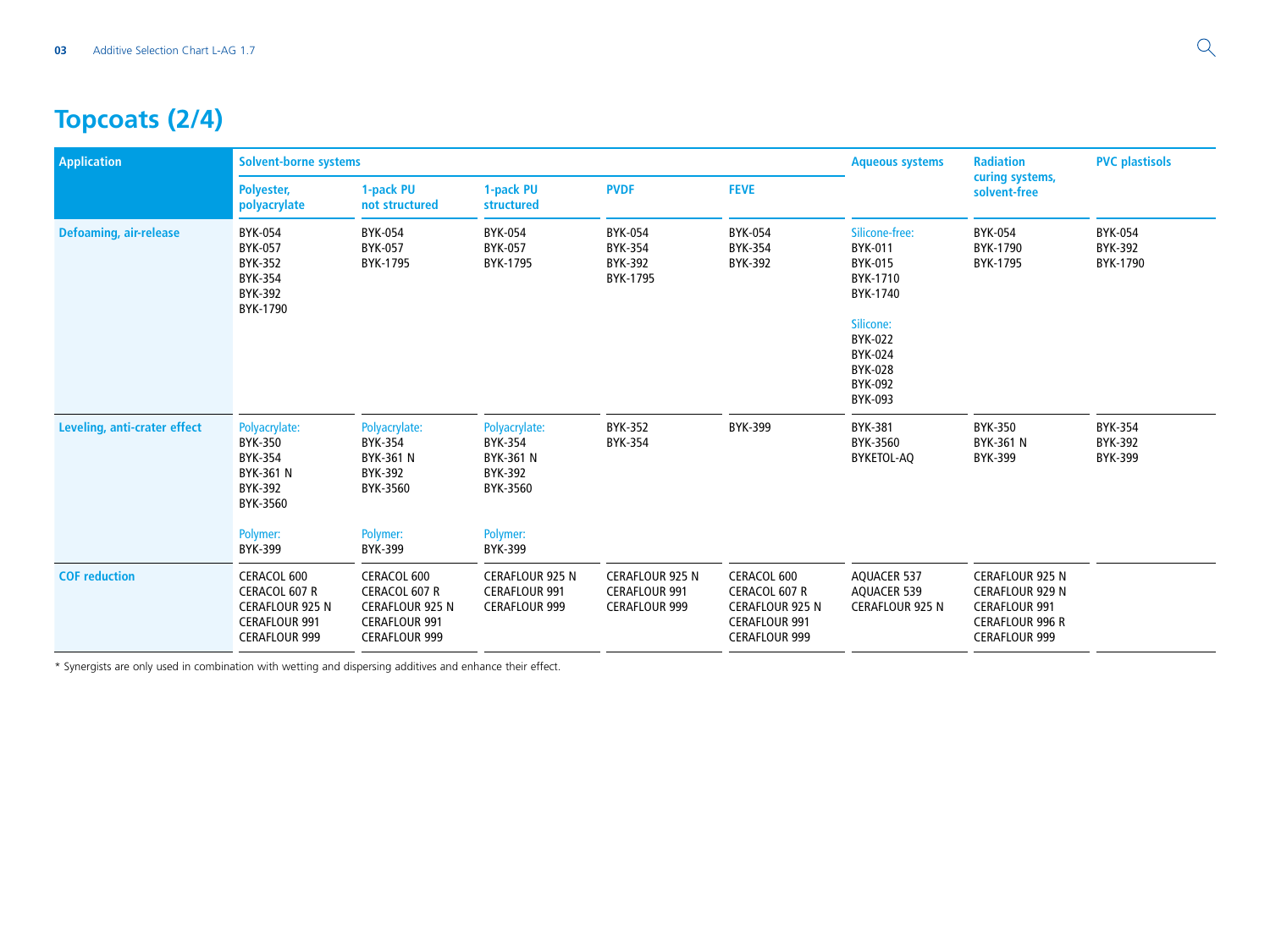# **Topcoats (3/4)**

| Application                                       | <b>Solvent-borne systems</b>                                                                                                                                                                                                  |                                                                                                                                                                                                                        |                                                                                                                                                        | <b>Aqueous systems</b>                                                                                                                       | <b>Radiation</b>                                                                                                                                       | <b>PVC plastisols</b>                                                            |                                                                                                                             |  |
|---------------------------------------------------|-------------------------------------------------------------------------------------------------------------------------------------------------------------------------------------------------------------------------------|------------------------------------------------------------------------------------------------------------------------------------------------------------------------------------------------------------------------|--------------------------------------------------------------------------------------------------------------------------------------------------------|----------------------------------------------------------------------------------------------------------------------------------------------|--------------------------------------------------------------------------------------------------------------------------------------------------------|----------------------------------------------------------------------------------|-----------------------------------------------------------------------------------------------------------------------------|--|
|                                                   | Polyester,<br>polyacrylate                                                                                                                                                                                                    | 1-pack PU<br>not structured                                                                                                                                                                                            | 1-pack PU<br><b>structured</b>                                                                                                                         | <b>PVDF</b>                                                                                                                                  | <b>FEVE</b>                                                                                                                                            |                                                                                  | curing systems,<br>solvent-free                                                                                             |  |
| <b>Scratch resistance,</b><br>abrasion resistance | <b>CERACOL 607 R</b><br><b>CERAFLOUR 925 N</b><br><b>CERAFLOUR 981 R</b><br><b>CERAFLOUR 988</b><br><b>CERAFLOUR 991</b><br><b>CERAFLOUR 996 R</b><br><b>CERAFLOUR 1050</b><br><b>CERAFLOUR 1051</b><br><b>CERAFLOUR 1052</b> | CERACOL 607 R<br><b>CERAFLOUR 925 N</b><br><b>CERAFLOUR 981 R</b><br><b>CERAFLOUR 988</b><br><b>CERAFLOUR 991</b><br><b>CERAFLOUR 996 R</b><br><b>CERAFLOUR 1050</b><br><b>CERAFLOUR 1051</b><br><b>CERAFLOUR 1052</b> | CERACOL 607 R<br><b>CERAFLOUR 925 N</b><br><b>CERAFLOUR 991</b><br><b>CERAFLOUR 996 R</b><br><b>CERAFLOUR 1050</b><br>CERAFLOUR 1051<br>CERAFLOUR 1052 | <b>CERAFLOUR 925 N</b><br><b>CERAFLOUR 991</b><br><b>CERAFLOUR 996 R</b><br><b>CERAFLOUR 1050</b><br><b>CERAFLOUR 1051</b><br>CERAFLOUR 1052 | CERACOL 607 R<br><b>CERAFLOUR 925 N</b><br><b>CERAFLOUR 991</b><br><b>CERAFLOUR 996 R</b><br><b>CERAFLOUR 1050</b><br>CERAFLOUR 1051<br>CERAFLOUR 1052 | <b>AQUACER 531</b><br>AQUACER 840<br>AQUACER 1547<br><b>CERAFLOUR 925 N</b>      | <b>CERAFLOUR 925 N</b><br><b>CERAFLOUR 929 N</b><br><b>CERAFLOUR 996 R</b><br><b>CERAFLOUR 999</b><br><b>CERAFLOUR 1051</b> |  |
| <b>Anti-blocking</b>                              | <b>CERAFLOUR 925 N</b>                                                                                                                                                                                                        | <b>CERAFLOUR 925 N</b>                                                                                                                                                                                                 | <b>CERAFLOUR 925 N</b>                                                                                                                                 | <b>CERAFLOUR 925 N</b>                                                                                                                       | <b>CERAFLOUR 925 N</b>                                                                                                                                 | <b>AQUACER 537</b><br><b>AQUACER 539</b>                                         | <b>CERAFLOUR 920</b>                                                                                                        |  |
| <b>Substrate wetting</b>                          | <b>BYK-399</b>                                                                                                                                                                                                                | BYK-399                                                                                                                                                                                                                | BYK-399                                                                                                                                                | BYK-399                                                                                                                                      | BYK-399                                                                                                                                                | Silicone-free:<br>BYK-3410<br>BYK-DYNWET 800                                     | <b>BYK-399</b>                                                                                                              |  |
|                                                   |                                                                                                                                                                                                                               |                                                                                                                                                                                                                        |                                                                                                                                                        |                                                                                                                                              |                                                                                                                                                        | Silicone:<br>BYK-346<br><b>BYK-348</b><br><b>BYK-349</b><br>BYK-3480<br>BYK-3481 |                                                                                                                             |  |
| <b>Anti-popping</b>                               | BYK-392                                                                                                                                                                                                                       | <b>BYK-392</b>                                                                                                                                                                                                         | <b>BYK-392</b>                                                                                                                                         | <b>BYK-392</b>                                                                                                                               | <b>BYK-392</b>                                                                                                                                         | BYKETOL-AQ                                                                       |                                                                                                                             |  |
| <b>Matting</b>                                    | <b>CERAFLOUR 920</b><br><b>CERAFLOUR 929 N</b><br><b>CERAFLOUR 950</b><br><b>CERAFLOUR 988</b>                                                                                                                                | <b>CERAFLOUR 920</b><br><b>CERAFLOUR 929 N</b><br><b>CERAFLOUR 950</b><br><b>CERAFLOUR 988</b>                                                                                                                         | <b>CERAFLOUR 920</b><br><b>CERAFLOUR 929 N</b><br><b>CERAFLOUR 950</b><br><b>CERAFLOUR 988</b>                                                         | <b>CERAFLOUR 920</b><br><b>CERAFLOUR 929 N</b><br><b>CERAFLOUR 950</b><br><b>CERAFLOUR 988</b>                                               | <b>CERAFLOUR 920</b><br><b>CERAFLOUR 929 N</b><br><b>CERAFLOUR 950</b><br><b>CERAFLOUR 988</b>                                                         | <b>AOUAMAT 208</b><br><b>CERAFLOUR 920</b><br><b>CERAFLOUR 929 N</b>             | <b>CERAFLOUR 920</b><br><b>CERAFLOUR 950</b><br><b>CERAFLOUR 1000</b><br><b>CERAFLOUR 1001</b>                              |  |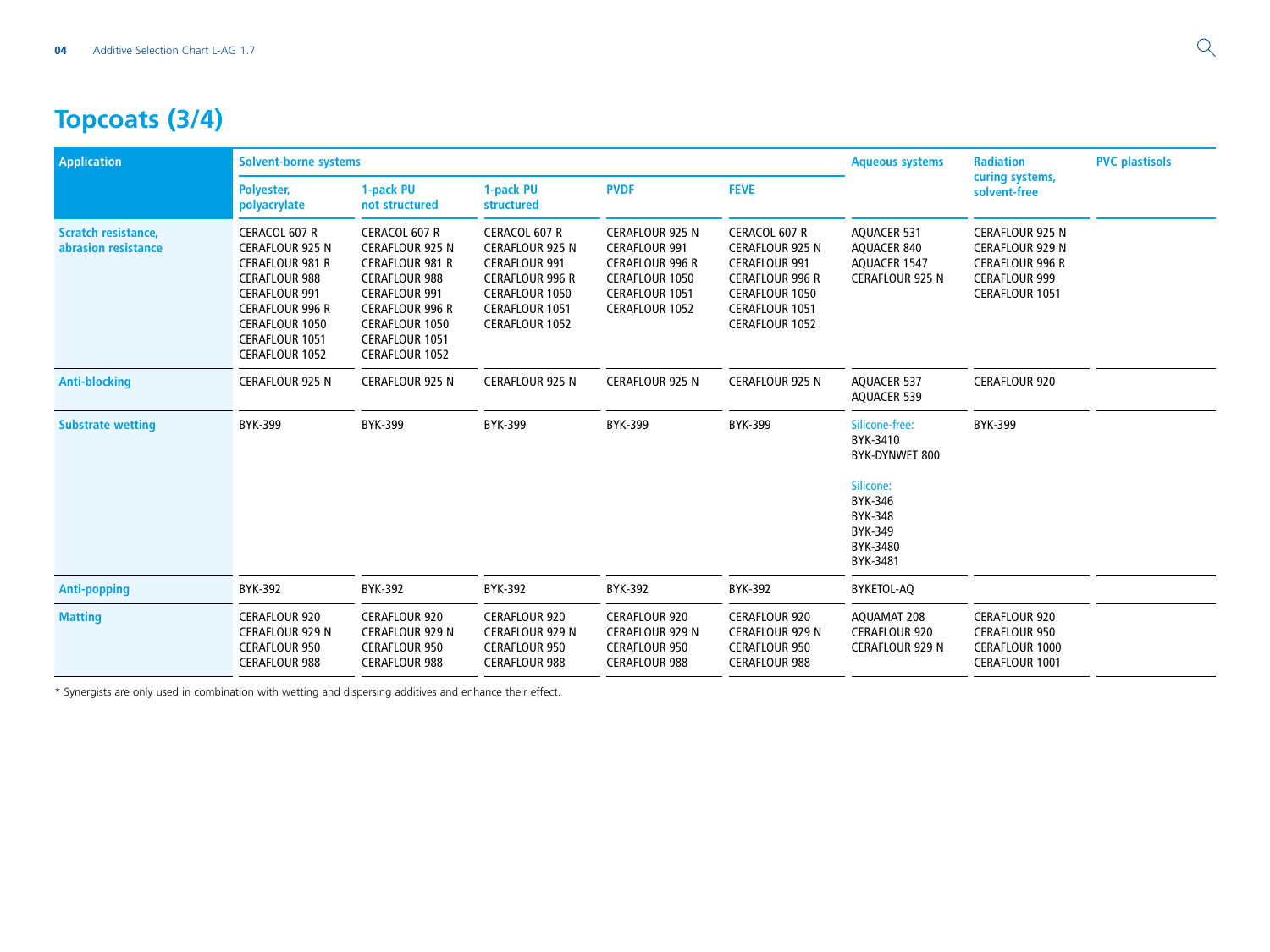# **Topcoats (4/4)**

| <b>Application</b>            | Solvent-borne systems                                                                                                |                                                                                                                      |                                                                                                                      | <b>Aqueous systems</b>                                     | <b>Radiation</b>                                                                                                     | <b>PVC plastisols</b>                                                                                                |                                                                                                                      |  |
|-------------------------------|----------------------------------------------------------------------------------------------------------------------|----------------------------------------------------------------------------------------------------------------------|----------------------------------------------------------------------------------------------------------------------|------------------------------------------------------------|----------------------------------------------------------------------------------------------------------------------|----------------------------------------------------------------------------------------------------------------------|----------------------------------------------------------------------------------------------------------------------|--|
|                               | Polyester,<br>polyacrylate                                                                                           | 1-pack PU<br>not structured                                                                                          | 1-pack PU<br>structured                                                                                              | <b>PVDF</b>                                                | <b>FEVE</b>                                                                                                          |                                                                                                                      | curing systems,<br>solvent-free                                                                                      |  |
| <b>Texture/wrinkle effect</b> | <b>CERAFLOUR 913</b><br><b>CERAFLOUR 914</b><br><b>CERAFLOUR 915</b><br><b>CERAFLOUR 916</b><br><b>CERAFLOUR 917</b> | <b>CERAFLOUR 913</b><br><b>CERAFLOUR 914</b><br><b>CERAFLOUR 915</b><br><b>CERAFLOUR 916</b><br><b>CERAFLOUR 917</b> | <b>CERAFLOUR 913</b><br><b>CERAFLOUR 914</b><br><b>CERAFLOUR 915</b><br><b>CERAFLOUR 916</b><br><b>CERAFLOUR 917</b> |                                                            | <b>CERAFLOUR 913</b><br><b>CERAFLOUR 914</b><br><b>CERAFLOUR 915</b><br><b>CERAFLOUR 916</b><br><b>CERAFLOUR 917</b> | <b>CERAFLOUR 913</b><br><b>CERAFLOUR 914</b><br><b>CERAFLOUR 915</b><br><b>CERAFLOUR 916</b><br><b>CERAFLOUR 917</b> | <b>CERAFLOUR 913</b><br><b>CERAFLOUR 914</b><br><b>CERAFLOUR 915</b><br><b>CERAFLOUR 916</b><br><b>CERAFLOUR 917</b> |  |
| <b>Adhesion</b>               | BYK-4510<br>BYK-4512                                                                                                 | BYK-4510<br>BYK-4512                                                                                                 | BYK-4510<br>BYK-4512                                                                                                 | BYK-4510<br>BYK-4512                                       | BYK-4510<br>BYK-4512                                                                                                 | BYK-4509<br>BYK-4512                                                                                                 |                                                                                                                      |  |
| Anti-settling                 | BYK-P 104<br>CLAYTONE-40<br>GARAMITE-7305<br>RHEOBYK-D 410                                                           | <b>BYK-P104</b><br>CLAYTONE-40<br>GARAMITE-7305<br>RHEOBYK-D 410                                                     | BYK-P 104<br>CLAYTONE-40<br>GARAMITE-7305<br>RHEOBYK-D 410                                                           | BYK-P 104<br>CLAYTONE-40<br>GARAMITE-7305<br>RHEOBYK-D 410 | <b>BYK-P104</b><br>CLAYTONE-40<br>GARAMITE-7305<br>RHEOBYK-D 410                                                     | ANTI-TERRA-250<br>OPTIGEL-WX<br>RHEOBYK-D 420<br>RHEOBYK-H 7625 VF                                                   |                                                                                                                      |  |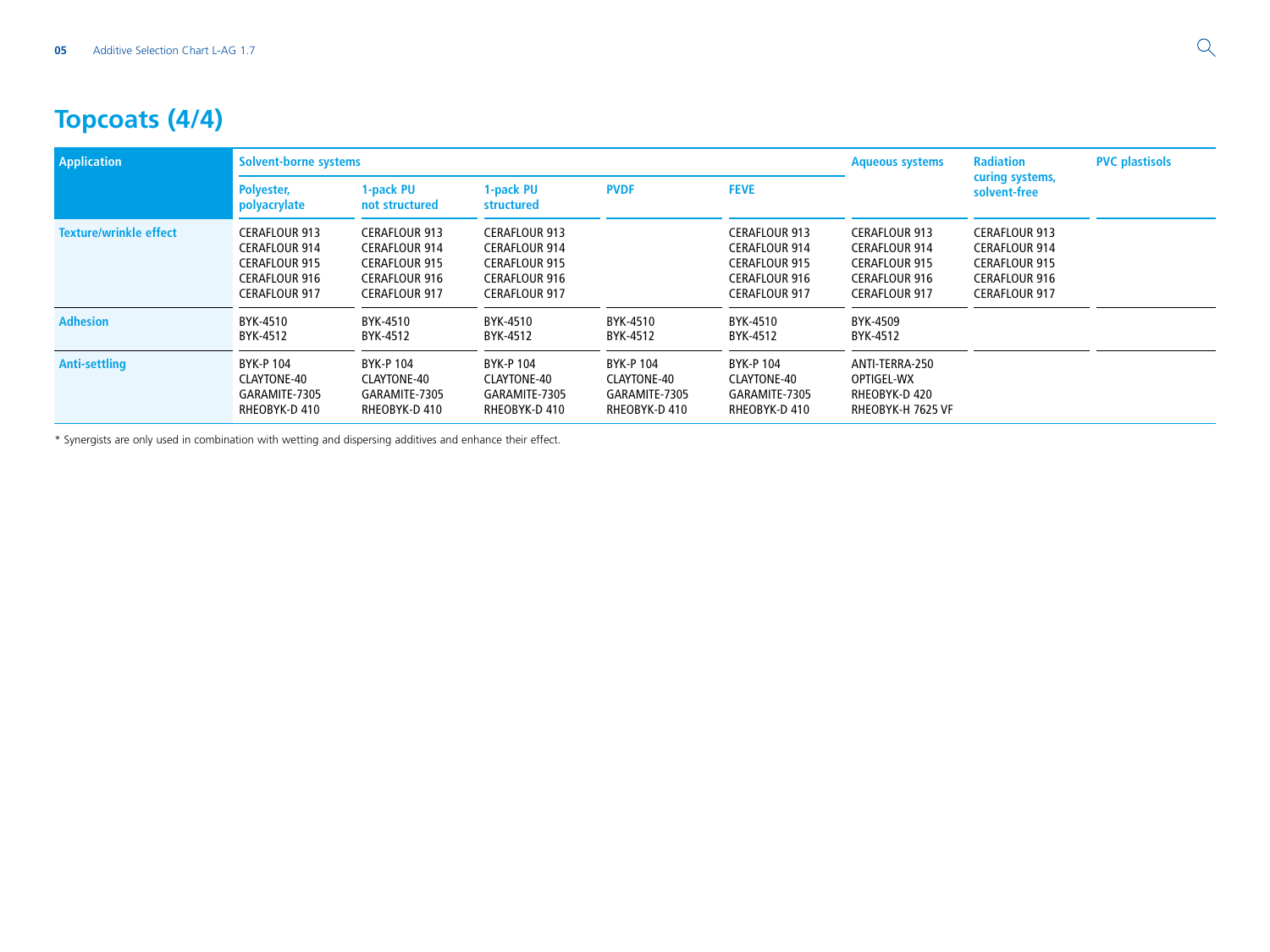#### **Primer**

| <b>Application</b>            | Solvent-borne systems                                                                                   | <b>Aqueous systems</b>                                                                                                                  |  |  |
|-------------------------------|---------------------------------------------------------------------------------------------------------|-----------------------------------------------------------------------------------------------------------------------------------------|--|--|
| <b>Pigment stabilization</b>  | ANTI-TERRA-204<br><b>BYK-P104</b><br>DISPERBYK-110<br>DISPERBYK-180<br>DISPERBYK-2025<br>DISPERBYK-2026 | ANTI-TERRA-250<br>DISPERBYK-180<br>DISPERBYK-199<br>DISPERBYK-2080                                                                      |  |  |
| <b>Defoaming, air-release</b> | BYK-054<br>BYK-057<br><b>BYK-352</b><br><b>BYK-354</b><br>BYK-392<br>BYK-1790<br>BYK-1795               | Silicone-free:<br>BYK-011<br>BYK-015<br>BYK-1710<br>BYK-1740<br>Silicone:<br><b>BYK-022</b><br>BYK-024<br>BYK-028<br>BYK-092<br>BYK-093 |  |  |
| <b>Leveling</b>               | <b>BYK-350</b><br><b>BYK-352</b><br><b>BYK-354</b><br>BYK-399                                           | <b>BYK-381</b><br>BYK-3560<br>BYKETOL-AQ                                                                                                |  |  |
| <b>Anti-popping</b>           | BYK-392                                                                                                 | BYKETOL-AQ                                                                                                                              |  |  |
| <b>Substrate wetting</b>      | BYK-399                                                                                                 | BYK-346<br>BYK-349                                                                                                                      |  |  |
| <b>Texture</b>                | CERAFLOUR 914<br>CERAFLOUR 915                                                                          |                                                                                                                                         |  |  |
| <b>Adhesion</b>               | BYK-4510<br>BYK-4512                                                                                    | BYK-4509<br>BYK-4512                                                                                                                    |  |  |